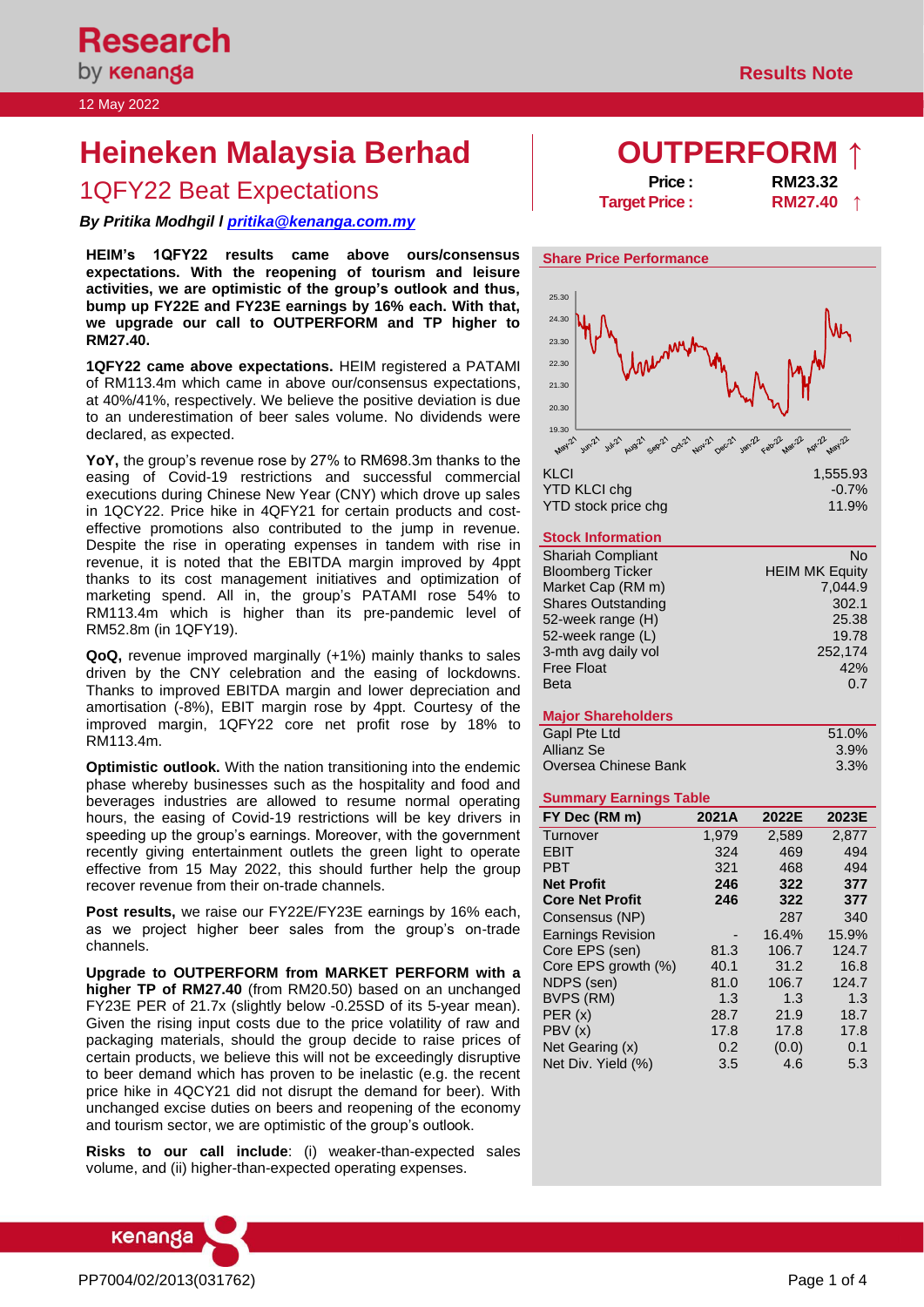### **Heineken Malaysia Berhad Results Note** Results Note

#### 12 May 2022

| <b>1Q22</b> | 4Q21    | QoQ Chg    | <b>1Q21</b> | YoY Chg | 3M22    | 3M21    | YoY Chg |
|-------------|---------|------------|-------------|---------|---------|---------|---------|
| 698.3       | 692.3   | 0.9%       | 547.7       | 27.5%   | 698.3   | 547.7   | 27.5%   |
| (525.8)     | (548.7) | $-4.2%$    | (432.4)     | 21.6%   | (525.8) | (432.4) | 21.6%   |
| 172.5       | 143.6   | 20.1%      | 115.3       | 49.6%   | 172.5   | 115.3   | 49.6%   |
| 155.7       | 125.4   | 24.2%      | 97.6        | 59.6%   | 155.7   | 97.6    | 59.6%   |
| 155.1       | 124.4   | 24.7%      | 96.7        | 60.4%   | 155.1   | 96.7    | 60.4%   |
| (41.7)      | (28.6)  | 46.0%      | (23.1)      | 80.3%   | (41.7)  | (23.1)  | 80.3%   |
| 113.4       | 95.8    | 18.3%      | 73.5        | 54.2%   | 113.4   | 73.5    | 54.2%   |
| 37.5        | 31.7    | 18.3%      | 24.3        | 54.2%   | 37.5    | 24.3    | 54.2%   |
| 0.0         | 66.0    | $-100.0\%$ | 0.0         | N.M.    | 0.0     | 0.0     | N.M.    |
| 24.7%       | 20.7%   |            | 21.1%       |         | 24.7%   | 21.1%   |         |
| 22.3%       | 18.1%   |            | 17.8%       |         | 22.3%   | 17.8%   |         |
| 22.2%       | 18.0%   |            | 17.6%       |         | 22.2%   | 17.6%   |         |
| 16.2%       | 13.8%   |            | 13.4%       |         | 16.2%   | 13.4%   |         |
| 26.9%       | 23.0%   |            | 23.9%       |         | 26.9%   | 23.9%   |         |
|             |         |            |             |         |         |         |         |

*Source: Company, Kenanga Research*

*This section is intentionally left blank*

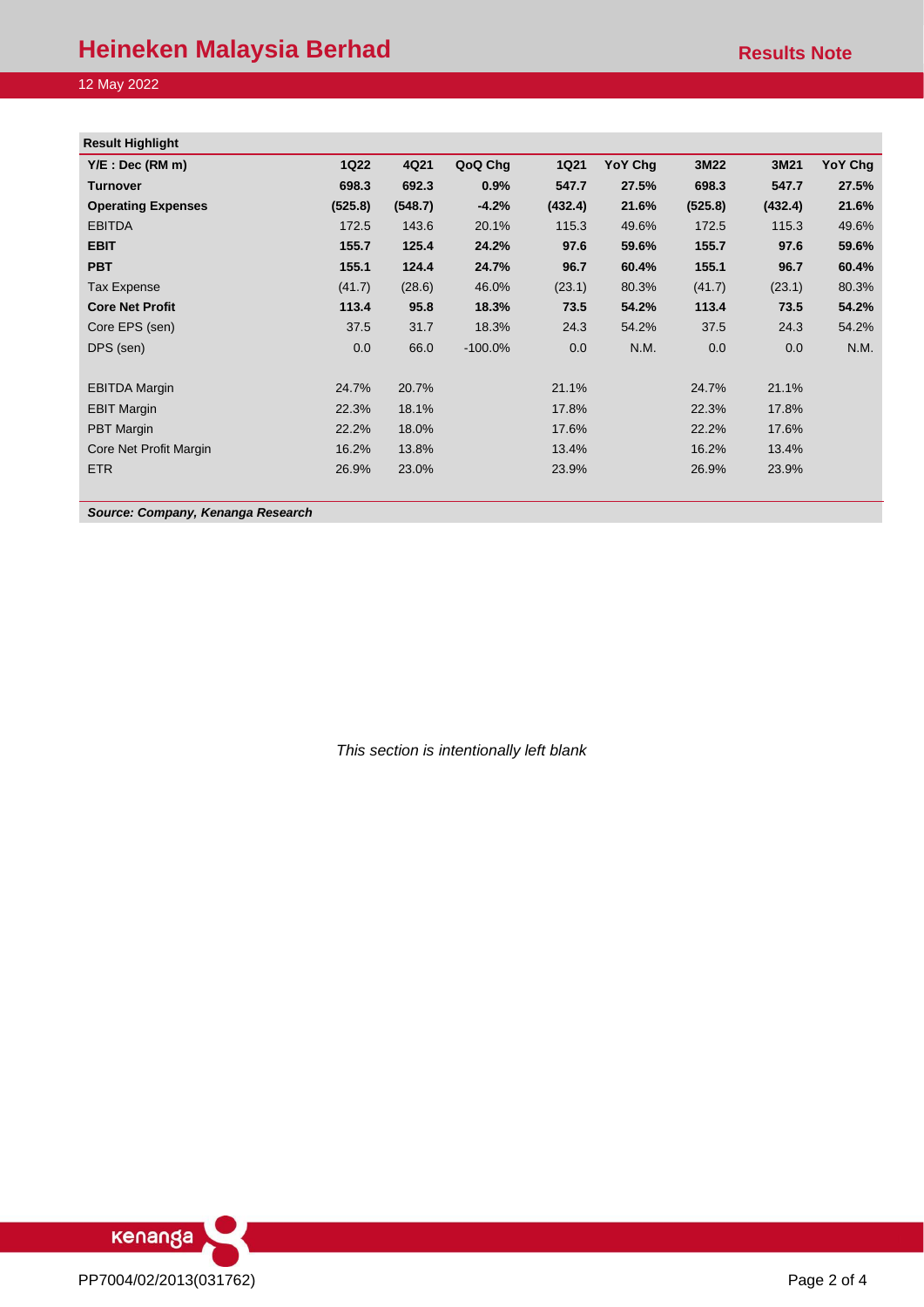### 12 May 2022

#### **Peer Comparison**

| <b>Name</b>                            | <b>Last Price</b> | <b>Market</b> | <b>Shariah</b>          | <b>Current</b> | <b>Revenue Growth</b> |                 | <b>Core Earnings</b><br><b>Growth</b> |                  | PER (x) - Core Earnings |                  |                  | PBV(x) |                 | <b>ROE (%)</b>  | <b>Net Div</b><br><b>Yld (%)</b> | <b>Target</b>        |               |
|----------------------------------------|-------------------|---------------|-------------------------|----------------|-----------------------|-----------------|---------------------------------------|------------------|-------------------------|------------------|------------------|--------|-----------------|-----------------|----------------------------------|----------------------|---------------|
|                                        | (RM)              | Cap<br>(RM'm) | <b>FYE</b><br>Compliant |                | 1-Yr. Fwd.            | $2-Yr.$<br>Fwd. | $1-Yr$ .<br>Fwd.                      | $2-Yr$ .<br>Fwd. | Hist.                   | $1-Yr$ .<br>Fwd. | $2-Yr$ .<br>Fwd. | Hist.  | $1-Yr.$<br>Fwd. | $1-Yr.$<br>Fwd. | $1-Yr.$<br>Fwd.                  | <b>Price</b><br>(RM) | <b>Rating</b> |
|                                        |                   |               |                         |                |                       |                 |                                       |                  |                         |                  |                  |        |                 |                 |                                  |                      |               |
| <b>F&amp;B AND RETAIL</b>              |                   |               |                         |                |                       |                 |                                       |                  |                         |                  |                  |        |                 |                 |                                  |                      |               |
| 7-ELEVEN MALAYSIA HOLDINGS BHD         | 1.38              | 1.554.3       | N                       | 12/2022        | 5.0%                  | 2.2%            | 68.6%                                 | 0.1%             | 35.1                    | 20.8             | 20.8             | 12.5   | 11.3            | 57.0%           | 3.6%                             | 1.60                 | OP            |
| AEON CO. (M) BHD                       | 1.61              | 2.260.4       | Y                       | 12/2022        | 20.2%                 | 4.4%            | 32.5%                                 | 8.8%             | 26.5                    | 20.0             | 18.4             | 1.3    | 1.3             | 6.5%            | 2.5%                             | 1.70                 | OP            |
| AMWAY (MALAYSIA) HOLDINGS BHD          | 5.10              | 838.4         | Y                       | 12/2022        | $-10.0%$              | $-5.0%$         | 43.6%                                 | $-4.9%$          | 22.7                    | 15.8             | 16.6             | 3.8    | 3.6             | 23.4%           | 5.3%                             | 5.65                 | <b>MP</b>     |
| DUTCH LADY MILK INDUSTRIES BHD         | 33.70             | 2,156.8       | Y                       | 12/2022        | 1.0%                  | 1.0%            | $-68.2%$                              | 4.8%             | 8.7                     | 27.4             | 26.1             | 5.6    | 5.0             | 19.4%           | 1.5%                             | 34.75                | <b>MP</b>     |
| <b>FRASER &amp; NEAVE HOLDINGS BHD</b> | 22.20             | 8.142.5       | Y                       | 09/2022        | 4.8%                  | 6.4%            | $-16.5%$                              | 3.5%             | 20.6                    | 24.7             | 23.9             | 2.9    | 2.7             | 11.4%           | 2.3%                             | 26.30                | OP            |
| MR D.I.Y.                              | 3.50              | 21,992.9      | Y                       | 12/2022        | 32.6%                 | 16.1%           | 57.0%                                 | 16.6%            | 50.9                    | 32.5             | 27.9             | 19.1   | 14.1            | 50.1%           | 1.3%                             | 4.00                 | <b>MP</b>     |
| <b>MYNEWS HOLDINGS BHD</b>             | 0.665             | 453.6         | N                       | 10/2022        | 61.2%                 | 13.1%           | $-139%$                               | 5.7%             | N.A.                    | 27.1             | 25.6             | 3.1    | 2.9             | 11.1%           | 1.5%                             | 0.850                | OP            |
| <b>NESTLE (MALAYSIA) BHD</b>           | 132.70            | 31.118.2      | Y                       | 12/2022        | 7.4%                  | 4.6%            | 23.3%                                 | $-9.2%$          | 54.6                    | 44.3             | 48.8             | 53.4   | 51.4            | 118.3%          | 2.2%                             | 136.50               | <b>MP</b>     |
| PADINI HOLDINGS BHD                    | 3.30              | 2,171.1       | Y                       | 06/2022        | 23.3%                 | 32.2%           | 75.4%                                 | 22.3%            | 40.2                    | 22.9             | 18.7             | 2.7    | 2.6             | 11.6%           | 3.0%                             | 3.80                 | OP            |
| POWER ROOT BHD                         | 1.58              | 654.2         | Y                       | 03/2022        | 8.9%                  | 7.4%            | $-36.3%$                              | 74.6%            | 23.8                    | 37.3             | 21.4             | 2.5    | 2.3             | 6.4%            | 2.5%                             | 1.35                 | <b>MP</b>     |
| <b>QL RESOURCES BHD</b>                | 4.85              | 11,803.2      | $\vee$                  | 03/2022        | 12.2%                 | 11.8%           | $-30.5%$                              | 24.3%            | 37.9                    | 54.6             | 43.9             | 4.6    | 4.4             | 8.6%            | 0.7%                             | 5.05                 | <b>MP</b>     |
| <b>Simple Average</b>                  |                   |               |                         |                | 15.1%                 | 8.6%            | 0.9%                                  | 13.3%            | 32.1                    | 29.8             | 26.6             | 10.1   | 9.2             | 29.4%           | 2.4%                             |                      |               |
| <b>SIN</b>                             |                   |               |                         |                |                       |                 |                                       |                  |                         |                  |                  |        |                 |                 |                                  |                      |               |
| BRITISH AMERICAN TOBACCO (M) BHD       | 12.78             | 3.649.1       | N                       | 12/2022        | 0.4%                  | 1.8%            | $-7.4%$                               | 8.8%             | 12.8                    | 13.8             | 12.7             | 9.5    | 9.4             | 68.3%           | 7.0%                             | 13.10                | OP            |
| CARLSBERG BREWERY MALAYSIA BHD         | 21.80             | 6.665.3       | N                       | 12/2022        | 18.9%                 | 4.6%            | 27.7%                                 | 11.7%            | 33.2                    | 26.0             | 23.2             | 35.8   | 39.7            | 143.9%          | 4.1%                             | 23.10                | <b>MP</b>     |
| <b>HEINEKEN MALAYSIA BHD</b>           | 23.32             | 7,044.9       | N                       | 12/2022        | 30.8%                 | 11.1%           | 32.8%                                 | 16.9%            | 28.7                    | 21.6             | 18.5             | 17.8   | 17.8            | 82.5%           | 4.6%                             | 27.40                | OP            |
| <b>Simple Average</b>                  |                   |               |                         |                | 16.7%                 | 5.8%            | 17.7%                                 | 12.5%            | 24.9                    | 20.5             | 18.1             | 21.1   | 22.3            | 98.3%           | 5.3%                             |                      |               |
|                                        |                   |               |                         |                |                       |                 |                                       |                  |                         |                  |                  |        |                 |                 |                                  |                      |               |

*Source: Bloomberg, Kenanga Research*